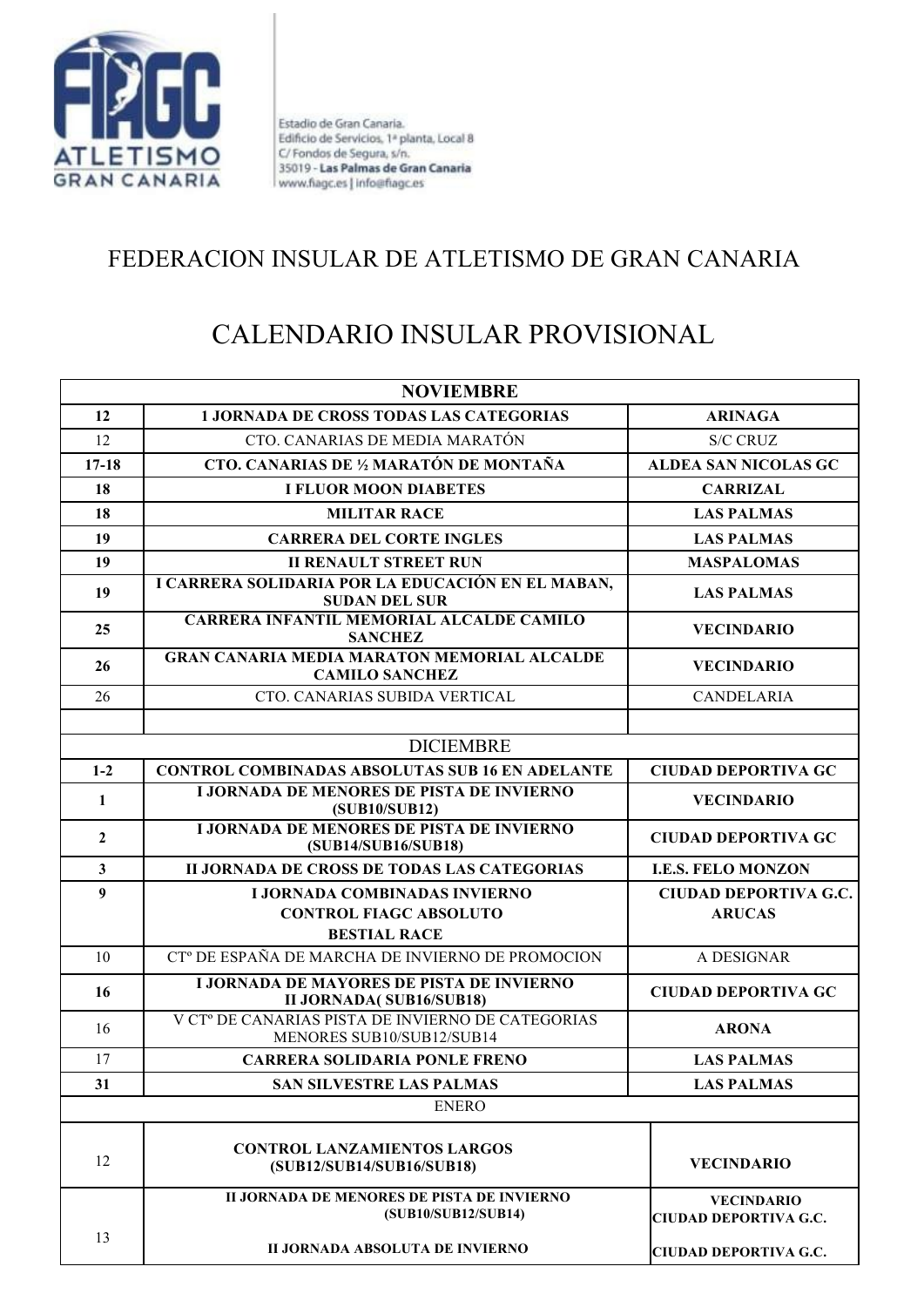

Estadio de Gran Canaria.<br>Edificio de Servicios, 1ª planta, Local 8<br>C/Fondos de Segura, s/n.<br>35019 - **Las Palmas de Gran Canaria** www.fiagc.es | info@fiagc.es

| 14             | <b>CAMPEONATO INSULAR DE CROSS TODAS LAS CATEGORIAS</b>                                         | <b>VALLESECO</b>                       |
|----------------|-------------------------------------------------------------------------------------------------|----------------------------------------|
| 20             |                                                                                                 |                                        |
|                | <b>CARRERA INFANTIL GRAN CANARIA MARATON</b>                                                    | <b>LAS PALMAS</b>                      |
| 21             | <b>CAJA SIETE GRAN CANARIA MARATON</b>                                                          | <b>LAS PALMAS</b>                      |
| 27             | <b>FINAL PISTA DE INVIERNO (SUB10/SUB12)</b>                                                    | <b>CIUDAD DEPORTIVA GC</b>             |
| 27             | <b>FINAL DE PISTA DE INVIERNO (SUB14/SUB16/SUB18)</b>                                           | <b>CIUDAD DEPORTIVA GC</b>             |
| 28             | <b>CRONO TRAIL ALMENDRO EN FLOR</b>                                                             | <b>TEJEDA</b>                          |
|                | CTO INSULAR DE PISTA DE INVIERNO(SUB 20 EN ADELANTE)                                            | <b>CDGC</b>                            |
|                | <b>FEBRERO</b>                                                                                  |                                        |
| 3              | CTO DE CANARIAS ABSOLUTO DE PISTA DE INVIERNO                                                   | <b>CIUDAD DEPORTIVA GC</b>             |
| 4              | CTO DE CANARIAS DE CROSS (SUB10/SUB12/SUB14)<br><b>CROS CORTO CTO DGD (SUB16/SUB18)</b>         | UNIVERSIDAD LPA<br><b>GRAN CANARIA</b> |
| 10             | CTO DE CANARIAS LANZAMIENTOS LARGOS<br>(SUB16/SUB18/SUB20/SUN23/ABSOLUTO)                       | <b>GRAN</b><br><b>TARAJAL</b>          |
| 11             | CTO DE CANARIAS DE CROSS LARGO, DE CLUBES A PARTIR<br>SUB16/SUB18/SUB20/SUB23/ABSOLUTO Y MASTER | <b>GRAN CANARIA</b>                    |
| 17             | <b>CTO DE CANARIAS MASTER DE PISTA DE INVIERNO</b>                                              | <b>CIUDAD DEPORTIVA GC</b>             |
| 17             | CTO DE CANARIAS MASTER DE LANZAMIENTOS LARGOS                                                   | <b>CIUDAD DEPORTIVA GC</b>             |
| 24             | CTO ESPAÑA DE INVIERNO DE LANZAMIENTOS LARGOS<br><b>MENORES</b>                                 | A DESIGNAR                             |
| 24             | CTO ESPAÑA ABSOLUTO Y MASTER DE TRAIL                                                           | <b>GRAN CANARIA</b>                    |
| 25             | CTO DE ESPAÑA DE CLUBES DE CAMPO A TRAVES                                                       | <b>GIJON</b>                           |
| 25             | CTO DE ESPAÑA DE MARCHA EN RUTA POR FECERACIONES                                                | A DESIGNAR                             |
|                | <b>MARZO</b>                                                                                    |                                        |
| $2 - 4$        | CT° ESPAÑA MASTER PISTA CUBIERTA                                                                | <b>SALAMANCA</b>                       |
| $3 - 4$        | CT <sup>°</sup> ESPAÑA SUB-20 PISTA CUBIERTA                                                    | <b>OURENSE</b>                         |
| $\mathfrak{Z}$ | CT <sup>°</sup> ESPAÑA DE LANZAMIENTOS LARGOS DE INVIERNO                                       | <b>MONTIJO - BADAJOZ</b>               |
| 3              | <sup>1ª</sup> JORNADA JUEGOS GRAN CANARIA PISTA AIRE LIBRE                                      | <b>CIUDAD DEPORTIVA GC</b>             |
| $10 - 11$      | CT <sup>°</sup> ESPAÑA SUB18 PISTA CUBIERTA                                                     | <b>ANTEQUERA - MALAGA</b>              |
| 11             | CT <sup>°</sup> ESPAÑA CAMPO A TRAVES INDIVIDUAL Y FEDERACIONES                                 | <b>MERIDA - BADAJOZ</b>                |
| 11             | CT <sup>°</sup> ESPAÑA MASTER CAMPO A TRAVES INDIVIDUAL Y CLUBES                                | <b>CANDELEDA - AVILA</b>               |
| $17 - 18$      | CT <sup>°</sup> ESPAÑA SUB16 PISTA CUBIERTA                                                     | <b>SABADELL - BARCELONA</b>            |
| 17             | 2ª JORNADA JUEGOS GRAN CANARIA PISTA AIRE LIBRE                                                 | <b>CIUDAD DEPORTIVA G.C.</b>           |
| 24             | <b>URBAN NIGHT RUN 2018</b>                                                                     | <b>LOS LLANOS - LA PALMA</b>           |
| 24             | CT <sup>°</sup> CANARIAS DE 5 KM Y 10 KM EN RUTA                                                | <b>LOS LLANOS - LA PALMA</b>           |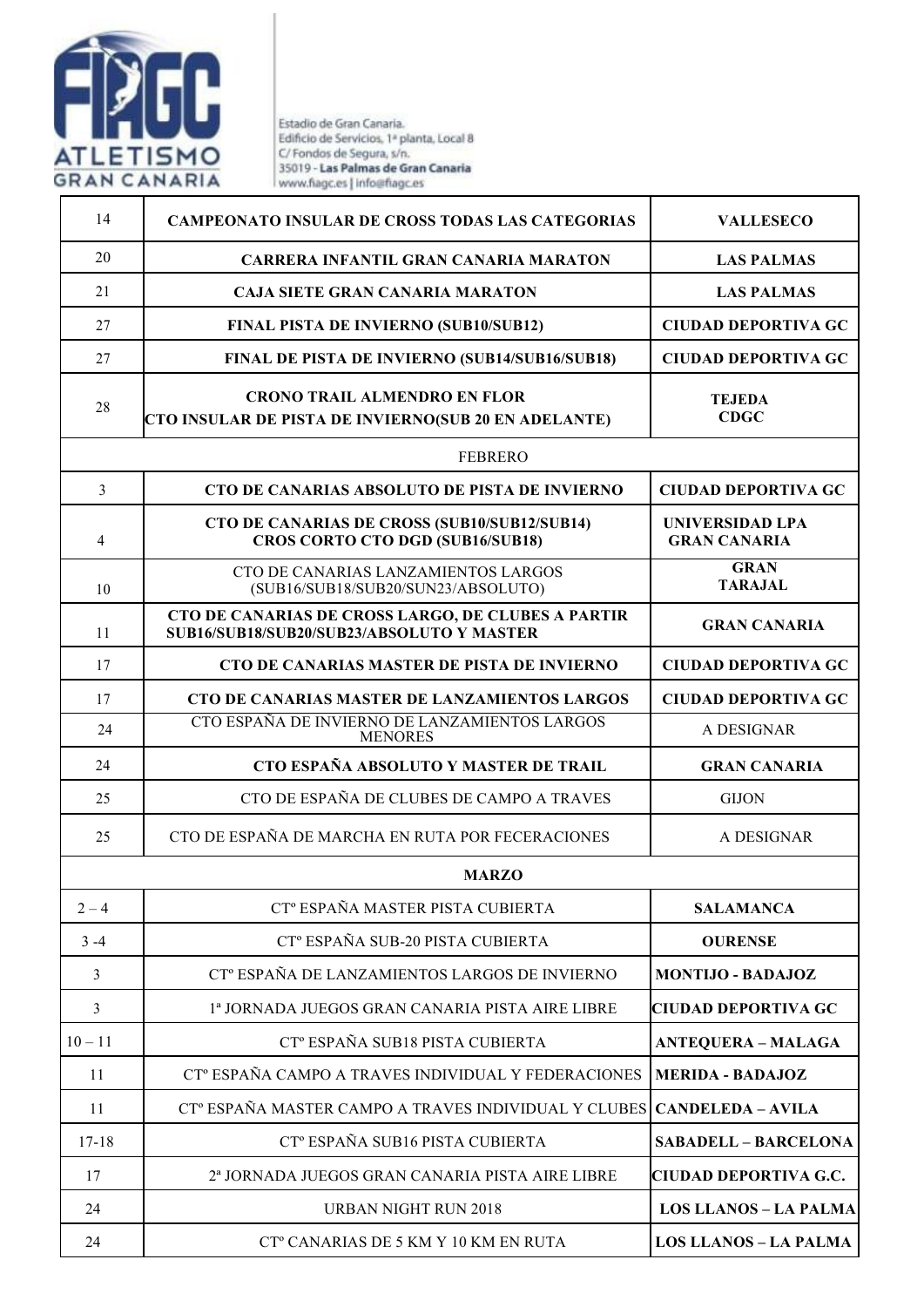

Estadio de Gran Canaria.<br>Edificio de Servicios, 1ª planta, Local 8<br>C/Fondos de Segura, s/n.<br>35019 - **Las Palmas de Gran Canaria** www.fiagc.es | info@fiagc.es

| 24           | 1ª JORNADA PISTA AIRE LIBRE ABSOLUTA(PROGRAMA A)                                  | <b>CIUDAD DEPORTIVA G.C</b>    |
|--------------|-----------------------------------------------------------------------------------|--------------------------------|
| 25           | CT <sup>°</sup> DE CANARIAS DE TRAIL                                              | <b>HERMIGUA - LA GOMERA</b>    |
| <b>ABRIL</b> |                                                                                   |                                |
| $\tau$       | 2ª JORNADA PISTA AIRE LIBRE ABSOLUTA(PROGRAMA B)                                  | <b>CIUDAD DEPORTIVA G.C</b>    |
| 7            | <b>REVENTON TRAIL</b>                                                             | <b>EL PASO – LA PALMA</b>      |
| $\tau$       | <b>CORRIENDO POR VEGUETA</b>                                                      | LAS PALMAS DE G.C.             |
| 8            | XXII MEDIA MARATON DE LAS GALLETAS                                                | <b>LAS GALLETAS</b>            |
| $7 - 8$      | DIVIRTIENDOSE CON EL ATLETISMO                                                    | <b>A DESIGNAR</b>              |
| 14           | CT <sup>°</sup> ESPAÑA MILLA ABSOLUTOY MASTER O MILLA BREÑA<br><b>BAJA MAGICA</b> | <b>BREÑA BAJA - LA PALMA</b>   |
| 14           | 3ª JORNADA JUEGOS GRAN CANARIA PISTA AIRE LIBRE                                   | <b>CIUDAD DEPORTIVA G.C.</b>   |
| 21           | 3ª JORNADA PISTA AIRE LIBRE ABSOLUTA(PROGRAMA A)                                  | <b>CIUDAD DEPORTIVA G.C.</b>   |
| 21           | 1º JORNADA LIGA CANARIA DE CLUBES 1º Y 2º CATEGORIA                               | <b>TENERIFE</b>                |
| 22           | <b>CARRERA DE LAS EMPRESAS</b>                                                    | <b>LAS PALMAS DE G.C.</b>      |
| 28           | 4ª JORNADA JUEGOS GRAN CANARIA PISTA AIRE LIBRE                                   | <b>CIUDAD DEPORTIVA G.C.</b>   |
| 28           | CT <sup>°</sup> ESPAÑA DE CLUBES DIVISION DE HONOR 1 <sup>°</sup> JORNADA         | <b>A DESIGNAR</b>              |
| 28           | CT <sup>°</sup> ESPAÑA CLUBES DE 1 <sup>°</sup> DIVISION 1 <sup>°</sup> JORNADA   | <b>A DESIGNAR</b>              |
| 28           | <b>III LAGAR TRAIL AGÜIMES 2018</b>                                               | <b>AGÜIMES</b>                 |
| 29           | XIX MEDIO MARATON CIUDAD DE LA LAGUNA                                             | <b>LA LAGUNA</b>               |
|              | <b>MAYO</b>                                                                       |                                |
| $\mathbf{1}$ | III MEETING LOS REALEJOS CON EL DEPORTE                                           | <b>LOS REALEJOS - TENERIFE</b> |
|              | CT <sup>°</sup> DE CANARIAS DE MILLA EN PISTA                                     | <b>LOS REALEJOS-TENERIFE</b>   |
| $5 - 6$      | CT <sup>°</sup> ESPAÑA DE FEDERACIONES AUTONOMICAS PRUEBAS COMB.                  | <b>MALAGA</b>                  |
| 5            | 2º JORNADA LIGA CANARIA DE CLUBES 1º Y 2º CATEGORÍA                               | <b>GRAN CANARIA</b>            |
| 6            | XI CARRERA POPULAR MARÍA AUXILIADORA                                              | <b>LAS PALMAS DE G.C.</b>      |
| $12 - 13$    | CT <sup>°</sup> ESPAÑA PENTATLON LANZAMIENTOS MASTER                              | <b>A DESIGNAR</b>              |
| $12 - 13$    | CT <sup>°</sup> ESPAÑA PRUEBAS COMBINADAS MASTER                                  | <b>A DESIGNAR</b>              |
| $12 - 13$    | CT <sup>°</sup> CANARIAS SUB16 Y SUB18                                            | <b>TENERIFE</b>                |
| $12 - 13$    | CT° CANARIAS PRUEBAS COMB. DESDE SUB16 A ABSOLUTO                                 | <b>TENERIFE</b>                |
| 12           | FINAL "A" JUEGOS GRAN CANARIA PISTA AIRE LIBRE                                    | CIUDAD DEPORTIVA G.C.          |
| 19           | CT <sup>°</sup> ESPAÑA DE CLUBES DIVISION DE HONOR 2 <sup>°</sup> JORNADA         | <b>A DESIGNAR</b>              |
| 19           | CT <sup>°</sup> ESPAÑA DE CLUBES 1 <sup>°</sup> DIVISION 2 <sup>°</sup> JORNADA   | <b>A DESIGNAR</b>              |
| 19           | CONTROL MARCAS CATEGORIA ABSOLUTA                                                 | <b>CIUDAD DEPORTIVA G.C.</b>   |